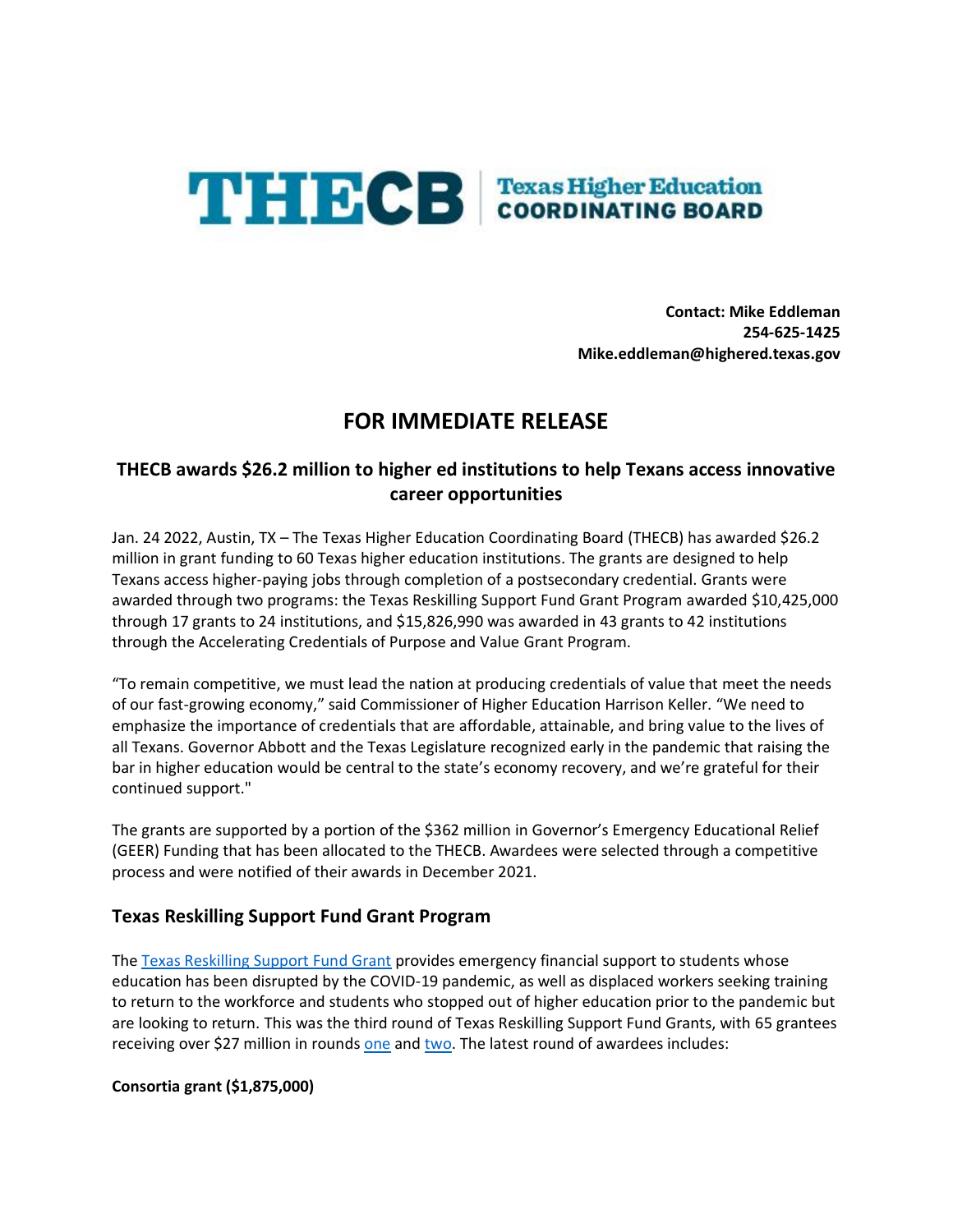• Collin College (Consortium with University of North Texas, Texas Woman's University, University of Texas at Dallas, Texas A&M Commerce, and North Central Texas College): \$1,875,000

#### **Individual grants (total \$8,550,000)**

- Midwestern State University: \$112,500
- Our Lady of the Lake University: \$112,500
- Panola College: \$300,000
- South Texas College: \$112,500
- Tarleton State University: \$1,500,000
- Texas A&M International: \$750,000
- Texas A&M Kingsville: \$300,000
- Texas A&M San Antonio: \$300,000
- Texas Southern University: \$750,000
- Texas State University: \$1,500,000
- University of Houston Clear Lake: \$112,500
- University of Houston Downtown: \$300,000
- University of St. Thomas: \$300,000
- University of Texas Arlington: \$1,500,000
- University of Texas Rio Grande Valley: \$300,000 University of Texas San Antonio: \$300,000

# **Accelerating Credentials of Purpose and Value Grant Program**

Through the [Accelerating Credentials of Purpose and Value Grant Program,](https://www.highered.texas.gov/institutional-resources-programs/institutional-grant-opportunities/accelerating-credentials-of-purpose-and-value-grant-program/) institutions will create or expand short-term, industry-recognized postsecondary credentials that incorporate skills and knowledge required by high-demand careers, that stem from digital skills, data analytics, and front-line healthcare programs. Awardees include:

### **Consortia grants (total \$6,821,790)**

- Grayson College (consortium with Weatherford College): \$749,850
- Lee College (consortium with Brazosport College): \$611,690
- Texas A&M International University (consortium with The University of Texas Health Sciences Center at Houston School of Biomedical Informatics): \$245,700
- Texas A&M University-Central Texas (consortium with Temple College): \$333,570
- Texas A&M University System: \$413,070
- Texas State University (consortium with Sam Houston State University): \$1,445,000
- The University of Texas Rio Grande Valley (consortium with South Texas College): \$1,245,000
- The University of Texas System: \$50,000
- University of Houston (consortium with University of Houston-Clear Lake): \$1,000,530
- University of North Texas (consortium with North Central Texas College): \$727,380

### **Individual grants (total \$9,005,200)**

- Alamo Colleges: \$500,000
- Alvin Community College: \$50,000
- Austin Community College: \$310,650
- Brazosport College: \$130,150